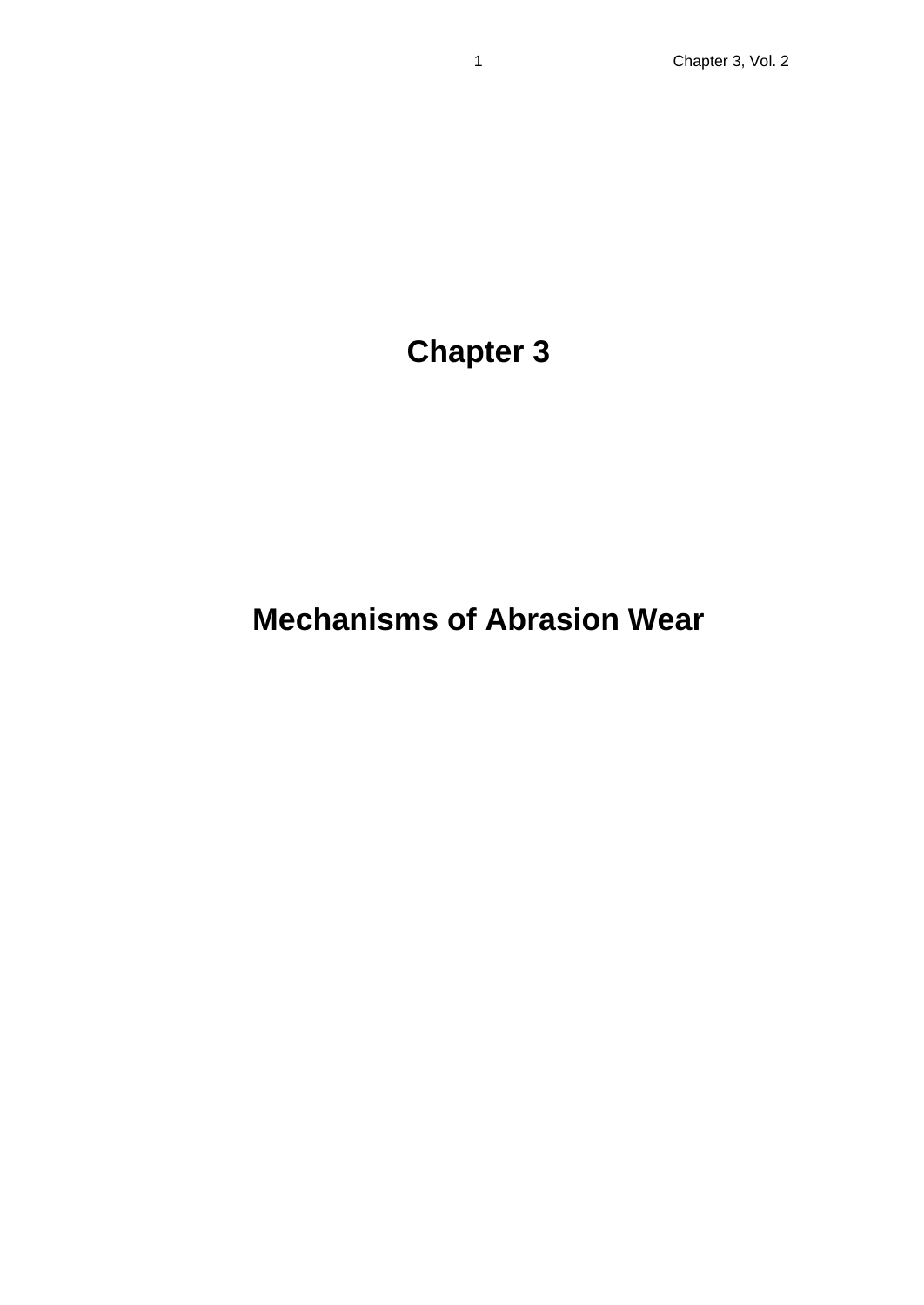# **3.1 Introduction**

Chapter 1 concludes with a very perceptive view of Volume 2: 'In essence Volume 2 is a mammoth literature study on abrasion resistance (chapter 2) that sprouted two additional chapters (chapter 3 and 4) to explain how the use of different tests could at times explain the apparently contradictory conclusions made by different investigators'.

Accordingly the focus in *chapter 4* is the many abrasion tests used by the various authors of chapter 2, including the apparatuses, the various test methodologies, and most importantly their abrading actions and abrading mediums.

However, in describing the abrading actions of the various abrasion tests the writer became aware of the need for a greater depth of understanding of the various processes and mechanisms of wear. This then explains the *purpose* of chapter 3; to explore various theories on the wear/failure mechanisms in some engineering materials and finally propose a suitable theory to explain abrasion wear in *concrete*, and use this in chapters 2 and 4 where appropriate.

A considerable review of the literature on abrasion wear and abrasion resistance has revealed that no in depth study has been made of fundamental abrasion-wear mechanisms of *concrete* surfaces. On the other hand, friction and wear has been the subject of careful study in metals, alloys, ceramics and polymers for many decades. In this regard polymers and ceramics are indeed of interest, the former because of their use in rubber tyres/footwear and the second because it is brittle and may therefore be compared to concrete in many respects.

The writer has found in Hutchings(1992) a fresh approach to the study of wear. His book is in itself a summary of the work of many researchers on the subject of 'tribology' (the study of friction, lubrication and wear). Although the findings of this book are based on work done on metals, alloys, ceramics and polymers, it is believed that many of the principles are universal. This chapter therefore has borrowed from his experience, and seeks to apply it to abrasion wear in concrete.

Other authors that have also been a source of ideas in this chapter are Newman(1997a), Kong(1980) and Cernica(1982).

# **3.2 Background**

Before proceeding with the discussion on the main mechanisms of wear, an understanding of some fundamental concepts is necessary.

## **3.2.1 Surface Topography**

When studied on a sufficiently fine scale, all solid surfaces are found to be uneven. In the limit, the surface irregularities will be on the scale of individual atoms or molecules. The surfaces of even the most highly polished engineering components, show irregularities appreciably larger than atomic dimensions.

Many methods are used to measure the topography of surfaces; optical methods, electron or light microscopy, electrical or thermal measurements, leakage of a fluid between surfaces, scanning tunnelling microscopy, atomic forces microscopy etc.

Perhaps the most commonly used method is the stylus profilometer, capable of magnifications of  $10^6$ .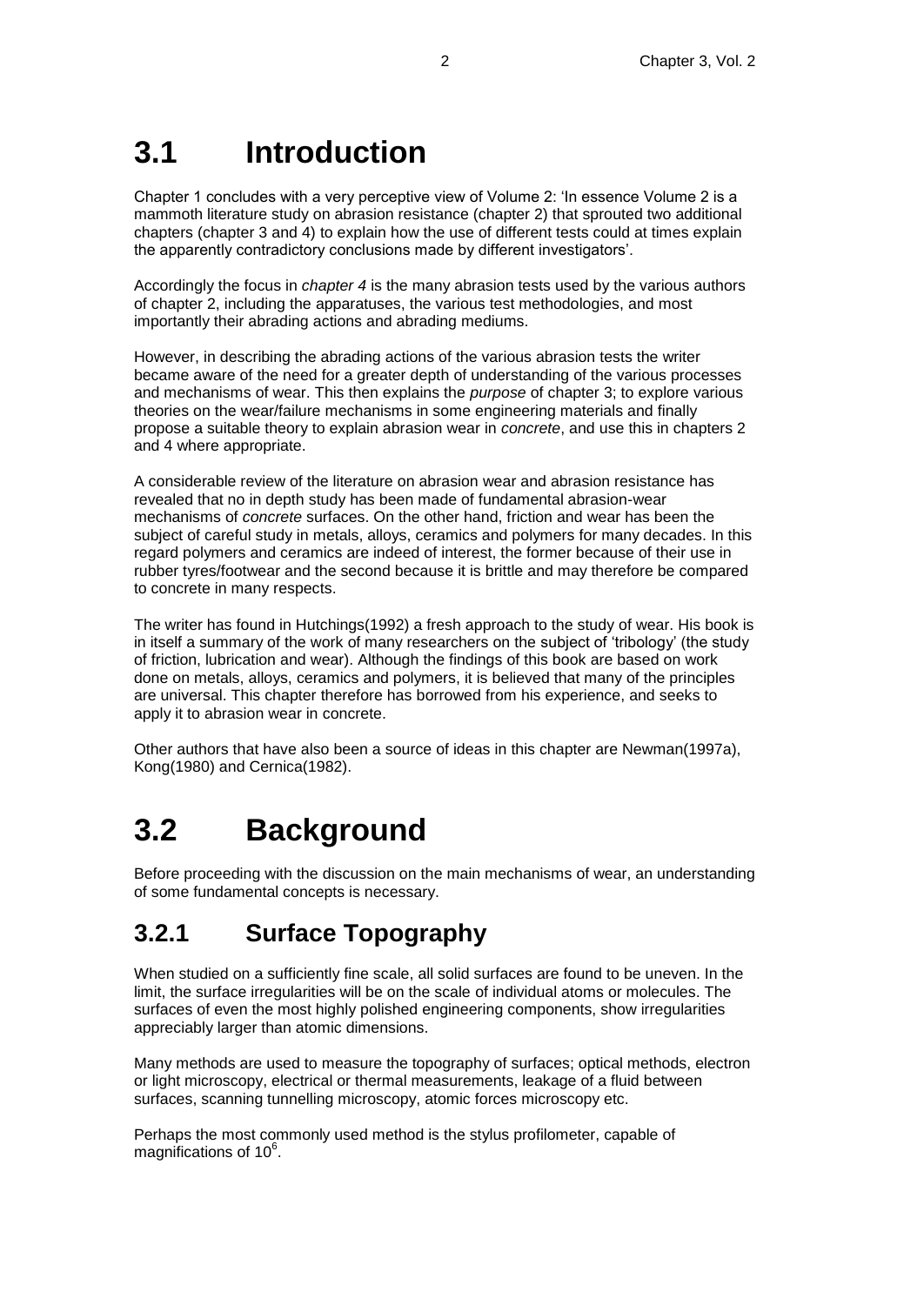Using this instrument, it may be shown that even polished engineering surfaces in fact have 'hills and valleys'. However their slopes are generally limited to ten degrees, and usually much less.

The relative roughness of surfaces may be classified in many ways. The most commonly used term is the *Average roughness*,  $R_a = 1/L_0^{\int L} |y(x)|$ .dx where y is the height of the surface above the mean line at a distance x from the origin. (Note that the area above the mean line is equal to the area below it).

Other expressions for defining surface topography, in order of sophistication, include:

*Root mean square deviation*  $R_q^2 = 1/L_0^2 L_y^2(x)$ .dx

*Bearing ratio,* the ratio of the contact length to the total length in a given length.

*Amplitude density function* p(y), the probability of finding a point on the surface at height y above the mean line. Effectively it describes the distribution of surface heights. The plot of  $p(y)$  for the surface heights ranging between  $=$  to  $+$  of a given topography gives the '*amplitude density curve'*.

*Skewness of amplitude density curve*,  $S_k = 1/R_q^3 = \sqrt{1 + \omega} y^3$ . P(y). dy

*Kurtosis* (sharpness of the peak of the amplitude density curve), K =  $1/R_q^4$  of  $y^4$ . P(y).dy

The distribution of the hills and valleys across a surface are given by the expressions:

Autocorrelation function,  $C(\beta) = 1/L_0^{L} y(x) . y(x+\beta)dx$ , where  $\beta$  is some displacement along the surface.

*Power spectral density*,  $P(\omega) = 2/\pi \int_0^X C(\beta) \cdot \cos(\omega \beta) d\beta$ , the Fourier transform of the autocorrelation function.

The above expressions will not be referred to again and are given purely to illustrate that quantifying surface topography is complex, and is considered important in engineering. Instead, such qualitative expressions as 'hills and valleys', 'asperities' (high areas) etc. will be used.

In metals, the topography of machined surfaces depends on the machining process and the nature of the material/alloy. Typical average roughnesses, Ra, for various machining processes are: milling 1 to 6 $\mu$ m; grinding 0,1 to 2 $\mu$ m; polishing 0,1 to 0,4 $\mu$ m. This does have some relevance to concrete pavers, as their surfaces will be influenced by the roughness of the tamper shoes. These are sometimes machined, and sometimes pressed in a die from standard plate.

Typically however the roughness of concrete surfaces will exceed that of engineered steel surfaces, sometimes by a few orders of magnitude, particularly in the case of a non-slip screeded concrete road. Even a power trowelled surface is considerably rougher. Furthermore, the asperities will vary in height and be randomly distributed, and the implications of this are discussed below.

### **3.2.2 Contact Between Surfaces**

When two nominally plane and parallel surfaces are brought together, contact will initially occur at only a few points, depending on the rigidity of the surfaces. As the normal load is increased, a larger number of higher areas (asperities) come into contact. Therefore the asperities support the normal load, and are responsible for generating any frictional forces which act between them. It also means that the compressive and shear stresses that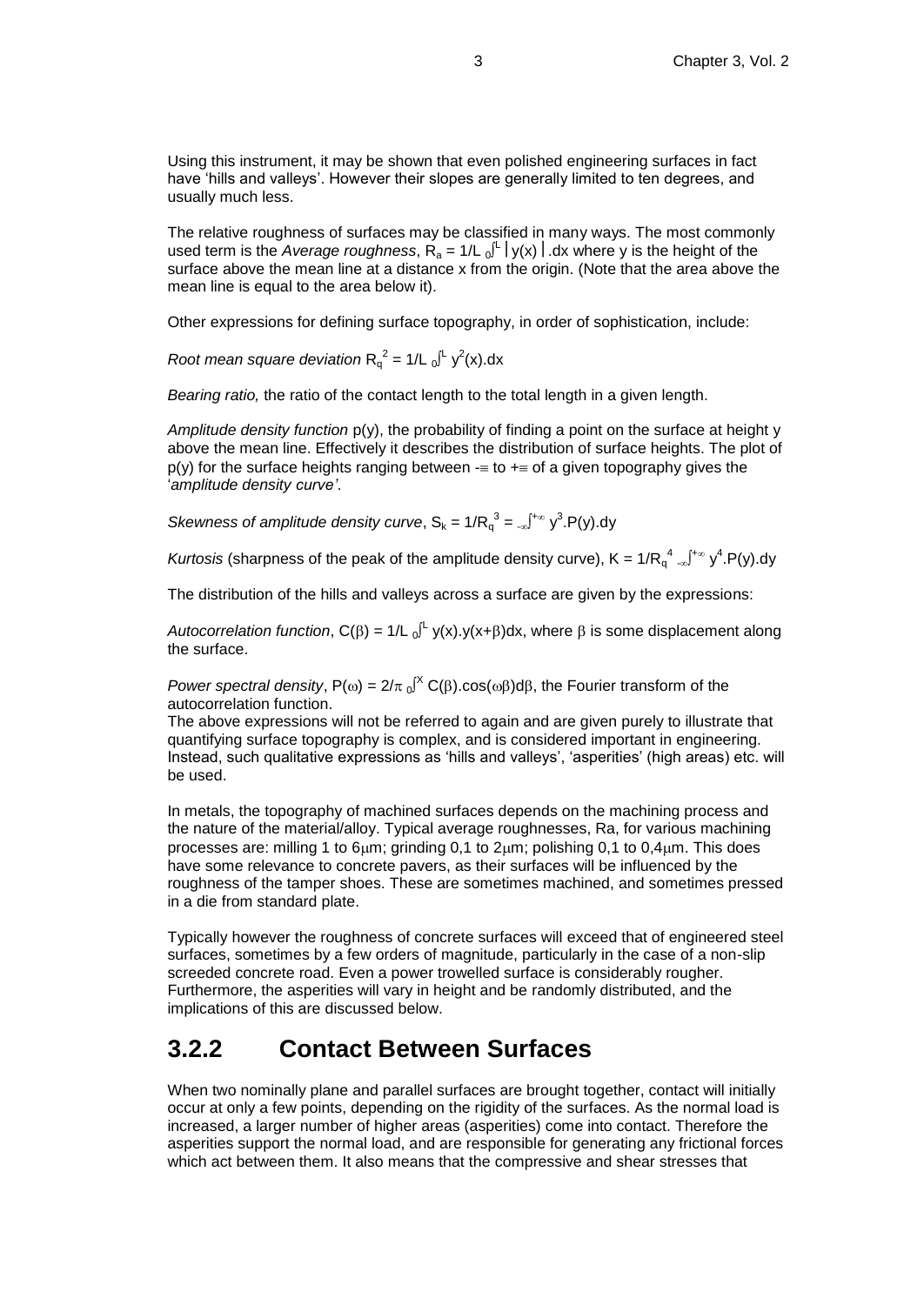ultimately lead to wear will be concentrated at these points. (However, where one surface is relatively flexible, e.g. the tyre of a car, the number of contact points will be much greater, with corresponding reductions in compression and shear stresses and hence a lesser rate of wear).

## **3.2.3 Hardness**

There are several standard methods for measuring the 'hardness' of various engineering materials. Accordingly hardness may variously be quantified in terms of standard units, such as Vickers hardness (HV), Brinell hardness, shore hardness, rebound hammer number, etc. These different ways of determining hardness will be examined in 3.2.3.1 through 3.2.3.4 with a view to arriving at an acceptable generic explanation for 'hardness'.

### **3.2.3.1 Indentation hardness**

In metals hardness is generally measured by applying a load via a hard indentor to the surface, and then measuring either the diagonal or diameter of the opening. The three most common hardnesses and associated tests are briefly described below:

#### **(a) Vickers hardness**

The Vickers indenter has a diamond tip, a square-based 'pyramid' that has included angles of  $136^\circ$  between opposing faces. The tips come in two sizes, the larger size is capable of deeper penetrations and can give an indication of the average or core hardness of the material, while the smaller tip measures the microhardness of the outer surface. The load may be varied from 1 to 120 kg. The result is reported in units of HV and based on the formula:

HV = 1,854 x load (kg) /  $d^2$ 

where d is the average length in mm of the two diagonals at the opening of the indentation. The units are  $kg/mm^2$  (=9,81 MPa).

#### **(b) Brinell hardness**

The Brinell indenter consists of a hardened 10mm (=D) steel ball that is pressed into the material at a given load for a given duration. For example, for ferrous materials it is stipulated that a load of 3000 kg be applied for 10 seconds, while non-ferrous metals the load is reduced to 500 kg for 30 seconds. For a given material the Brinell hardness (HB) is a function of the size of the diameter of the indentation at the surface of the crater so formed (d), and is given by the formula:

HB = load (kg) / [ $\pi$ D/2(D- $\sqrt{(D^2-d^2)}$ ].

The units are kg/mm $^2$  (=9,81 MPa).

For testing very hard materials a tungsten carbide ball is used.

#### (c) **Rockwell hardness**

This test has a number of suffixes, A though to L, denoting the test tip (composition of material and size), and load; depending on the type of material being tested. For example a 'Rockwell A' test is made with a diamond cone under an applied load of 60kg, used for testing very hard materials such as tungsten carbide, while a 'Rockwell L' test uses a 1/4" hardened steel ball under a load of 60 kg, used for testing very soft materials such as lead. Altogether there are four different size balls to supplement the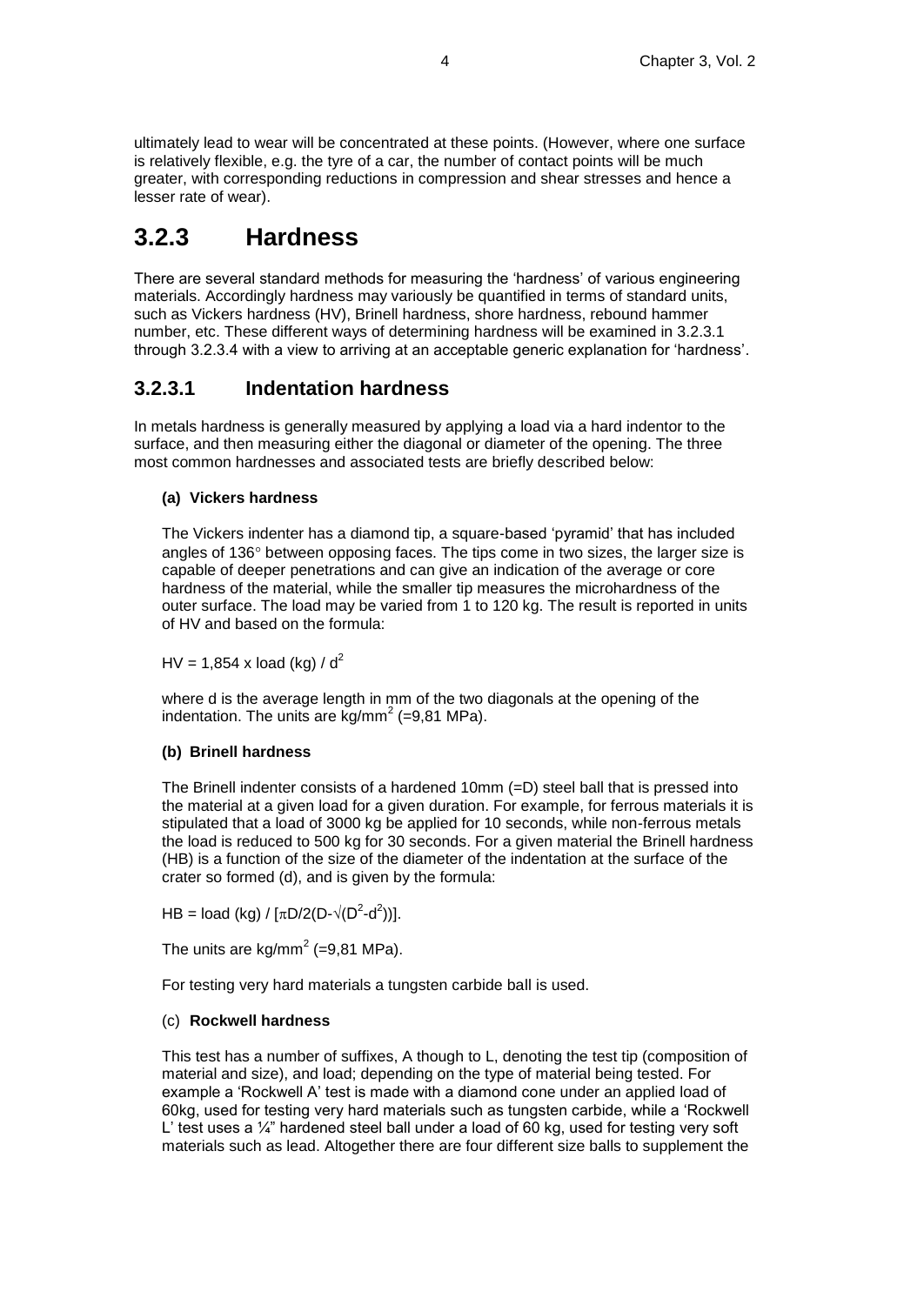diamond cone tip, and considerable variation in the applied load depending on which test is being done. Similar to the Brinell test the diameter of the indentation (at the surface) is measured.

Of the three tests the Vickers hardness has the advantage of using the same tip for all materials (discounting the tip for microhardness, which is really a different study), and thus prior knowledge of the test material is not required. The test also has the simplest and most uniform test procedure.

Correlation charts exist for converting an indentation hardness from say Rockwell to Vickers hardness or Brinell hardness, and vice versa.

#### **Indentation hardness**

Regardless of the test being used and thus type of indentation being made, in materials that have a significant plastic phase, such as metals, a point is reached where significant penetration occurs for a given stress, and this is referred to as the 'indentation hardness', H. The indentation hardness is generally equal to three times its uniaxial yield stress, i.e. H  $= 3Y.$ 

Brittle materials, on the other hand, have a very limited capacity for plastic flow. Plastic flow may go hand in hand with densification in these materials. Brittle materials lack toughness and fracture follows soon after yield, well before 3Y. In spite of this, indentation tests have been successfully used to quantify the hardness of various ceramics. Other brittle materials such as quartz, corundum, and even diamond may also be classified in terms of HV [Hutchings(1992)].

It appears that the only attempts to explore the possibility of a relationship between hardness and the abrasion resistance was made by Sadegzadeh(1987). He did microhardness determinations using a 'Model 12' microhardness tester to determine the 'Vickers hardness' of concrete surfaces made with various cement contents and finished by different processes. He found good correlation with abrasion depths (rolling steel wheels).

#### **(d) Shore Hardness**

Interestingly the hardness of flexible polymers such as rubber, is also quantified in terms of indentation hardness, referred to as 'shore hardness'. In this test the springloaded plunger of a 'shoremeter' is pressed against the face of the rubber. The plunger is free to move axially inside a tube type housing. The exterior of the tube/housing is hand held and is pressed with sufficient force against the rubber such that the front face of the tube/housing maintains contact. The shore hardness is proportional to the length that the plunger moves into the tube housing against the force of the spring. For perfectly soft rubber (eg a liquid rubber compound), the plunger does not move at all, and this corresponds to a shore hardness of zero, while for a perfectly stiff 'rubber', corresponding to a shore hardness of 100, the front face of the plunger moves to a position flush with the front face of the tube/housing. The plunger is also connected to a calibrated dial gauge, and this allows the operator to determine the degree of travel, representing the shore hardness.(Tyres of vehicles are made to a shore hardness ranging between 68 through 75).

### **3.2.3.2 Sliding hardness**

Some hardness tests operate on the basis of a hard material scratching a softer material. A scratch is in effect a downward indentation that has the added dimension of sliding or lateral movement. This is the modus operandi of the *Mohs* hardness number.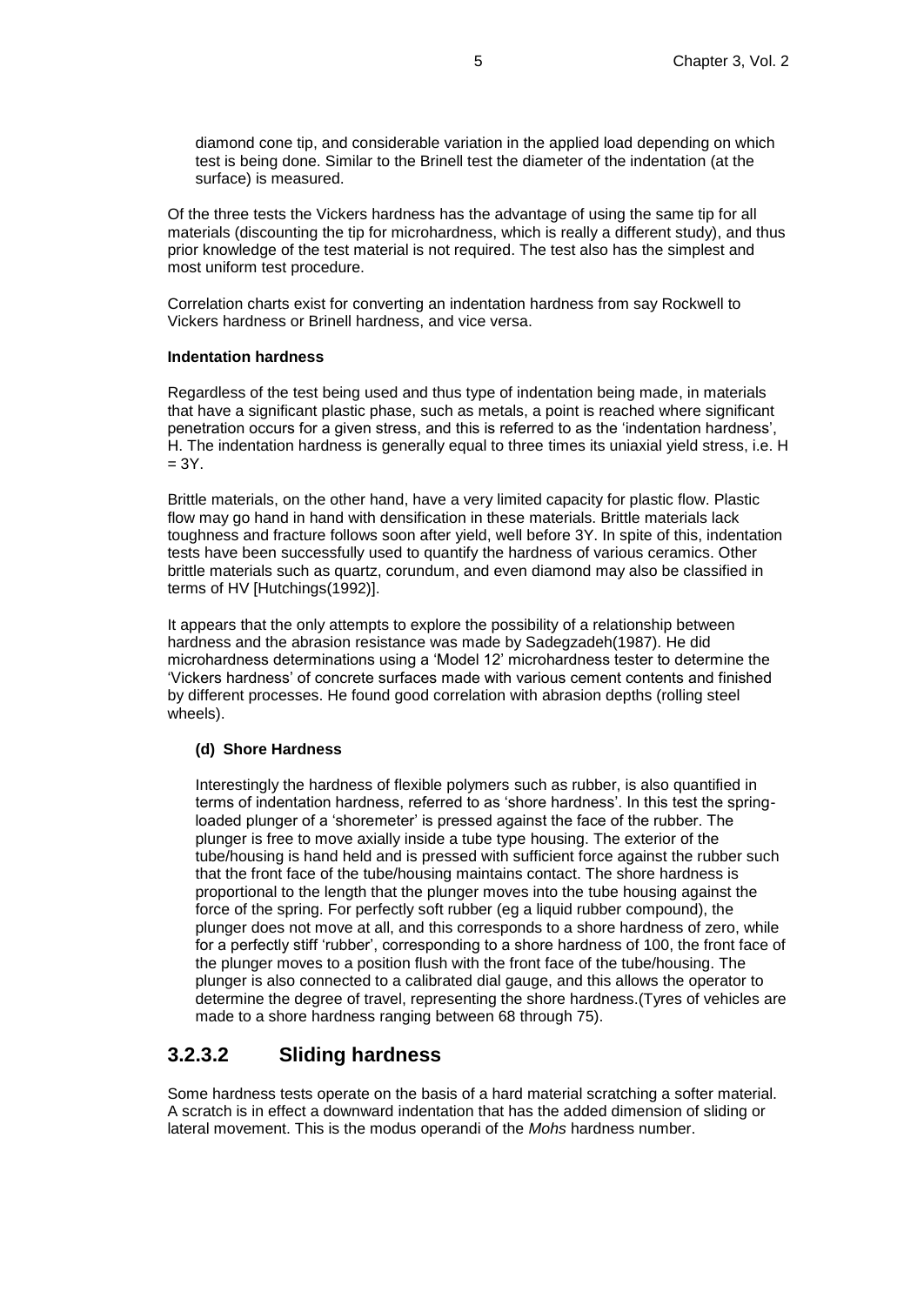In 1824 Mohs, an Austrian mineralogist, assigned integer hardness numbers to a sequence of 10 minerals, each of which would scratch all those, but only those, below it in the scale. This scale is based on the observation that a certain minimum ratio of hardness is needed for one material to be able to scratch another. This ratio in Mohs scale it is about 1,6, rather higher than the minimum of 1,2 necessary to cause scratching [according to Hutchings (1992)].

A noticeable relationship exists between 'HV' and 'Mohs number', illustrated in figure 3.0.



**Figure 3.0** Comparison of indentation hardness (Vickers method) with Mohs hardness number for ten standard minerals [Hutchings(1992) from Bowden F P and Tabor D, The Friction and Lubrication of Solids, Part II, Claredon Press, Oxford, 1964]

#### **3.2.3.3 Impact hardness**

If sliding hardness may be considered as indentation hardness coupled with resistance to lateral movement, then 'impact hardness' is the response of a material to an indentation made by a moving object. Some of the object's kinetic energy will be absorbed via various dynamic or plastic effects, and some of it will be reflected/transmitted back into the object, causing it to bounce back such as occurs when the plunger of a rebound hammer strikes a surface. Accordingly the 'hardness' of concrete has frequently been assessed using a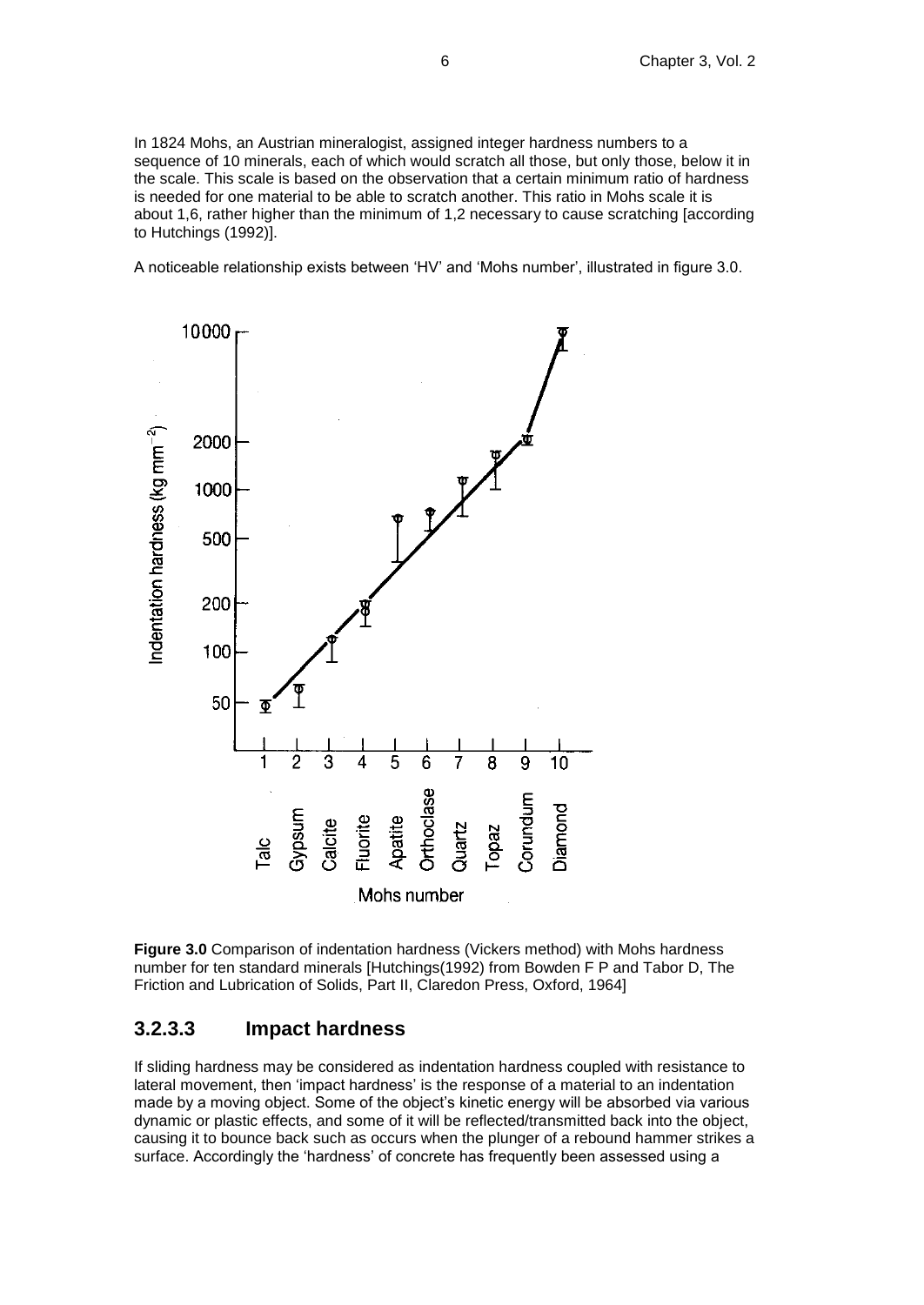*rebound hammer*, and various authors Kettle(1986), Chaplin(1991), have found good correlation between the rebound number and the factors that are known to influence the abrasion resistance (rolling steel wheels).

Hard surfaces will yield higher rebound numbers than soft surfaces. Clearly soft surfaces are slightly crushed in the process (see figure U.7.2.3 in appendix U), and act as energy absorbers damping the rebound effect, whereas hard surfaces have more of an *elastic* response, where the greater the elastic modulus the greater is the spring effect. This may lead to some inaccuracy in the test, since although the elastic modulus of concrete is related to compressive strength, and by extension the density-of-the-surface/abrasionresistance, it will also be affected by the elastic modulus of the aggregate near the surface of the concrete. Clearly the elastic modulus of the aggregate is not necessarily correlated with its abrasion resistance.

Sectional Conclusion: Interestingly the three forms of hardness mentioned above, (indentation, sliding, and impact) may be compared to the three primary forms of abrasion mentioned in chapter 4, i.e. rolling abrasion, sliding abrasion, and impact abrasion. Clearly a surface with good indentation hardness has the ability to withstand crushing effects, and will therefore also have excellent rolling abrasion. This has been shown by Sadegzadeh(1987). Likewise a surface with good impact hardness should also have good impact abrasion resistance, and in this regard it would be interesting to do parallel testing with the rebound hammer (impact hardness) and an 'impacting steel balls' abrasion test, e.g. as described in AS/NZS 4456.9 (see appendix U.2.03).

### **3.2.3.4 Influence of Hardness on Abrasion Resistance in Different Materials**

From the foregoing it appears that the 'hardness' of a material strongly influences it's wear characteristic. Figure 3.1 (based on indentation hardness, HV) shows that this holds true for a number of different materials, even though the different materials have very different characteristics. The following is immediately apparent:

- (a) **Ceramics**: Abrasion wear is directly proportional to hardness.
- (b) **Metals**: As for ceramics a direct relationship (see top diagonal) between hardness and abrasion resistance is also evident for pure metals, such as lead, cadmium, aluminium, zinc, copper, nickel, iron, cobalt, chromium, titanium, molybdenum, beryllium, and tungsten. However, at any given hardness metals have superior abrasion resistance relative to ceramics.
- (c) **Steel alloys**: At a certain point, alloys depart from the 'pure metal' line, such that for a given increase in hardness there is a diminishing return in abrasion resistance, and in some cases e.g. white cast iron, there is a decrease. Clearly the different alloys have their own unique characteristics.
- (d) **Polymers**: The relationship between hardness and abrasion resistance will depend on the specific properties of the polymer under consideration, which differ widely. For this reason no clear relationship exists between abrasion resistance and hardness as indicated in figure 3.1. It is evident however, that they have limited hardness (and abrasion resistance) relative to ceramics, and especially metals.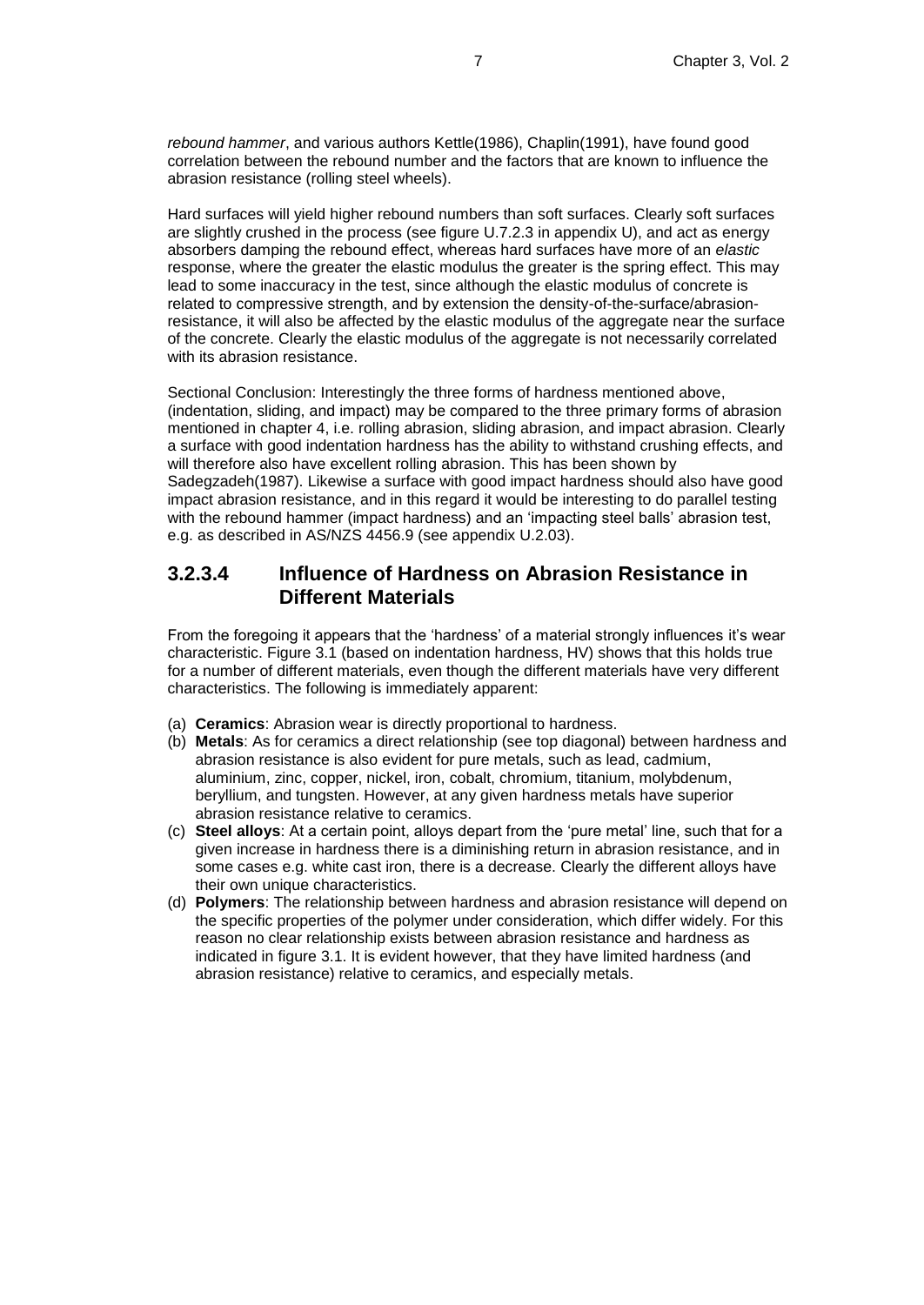

**Figure 3.1** Abrasion resistance (1/volume of wear rate) of various materials plotted against bulk hardness. [Hutchings(1992) from Zum Gahr K-H, Microstructure and Wear of Materials, Elsevier, 1987)]. Note that the abrasion resistance is defined here as the reciprocal of the volume wear rate in a 'pin abrasion test'. This test involves a small cylinder (i.e. the specimen) being pressed against a large revolving disc with silicon carbide in between as the abrading medium.

The hardness of the applied load relative to that of the counterface largely influences the rate of abrasion. The 'applied load' may be very hard as in the diamond tip of a Vickers indenter, or very soft as in a pneumatic rubber tyre, or intermediate as in steel wheels. The applied load may also be an abrasive such as grains of silica sand beneath traffic or silicon carbide in an abrasion test. As inferred earlier, if the hardness of the appliedload/abrasive relative to the counterface exceeds 1,2, then plastic scratching occurs in the surface. This is sometimes referred to as hard abrasion. Where this ratio is less than 1,2, the abrasive will be blunted, permitting only 'soft abrasion'. The rate of wear of soft abrasion can be a few orders of magnitude less than hard abrasion, particularly if the abrasive hardness is less than that of the counterface. From figure 3.1 it may be understood that the relative softness of rubber, a type of polymer, leads to negligible wear on metals and ceramics, and indeed on concrete. This was proven by **Jackson(1924)**, who found negligible wear from a rubber tired 'truck' traversing the various concrete test surfaces.

## **3.2.4 Toughness**

Where materials are subject to impact, particularly if they tend to be brittle, toughness rather than hardness may govern the rate of wear.

*Toughness* may be defined as the ability of a material to resist fracture, as determined in tests involving either direct tension or bending.

Figure 3.2 shows that initially abrasion resistance increases with increasing fracture toughness, that there is an optimum toughness where abrasion resistance is a maximum, and that therefore any further increase in toughness results in a reduction in abrasion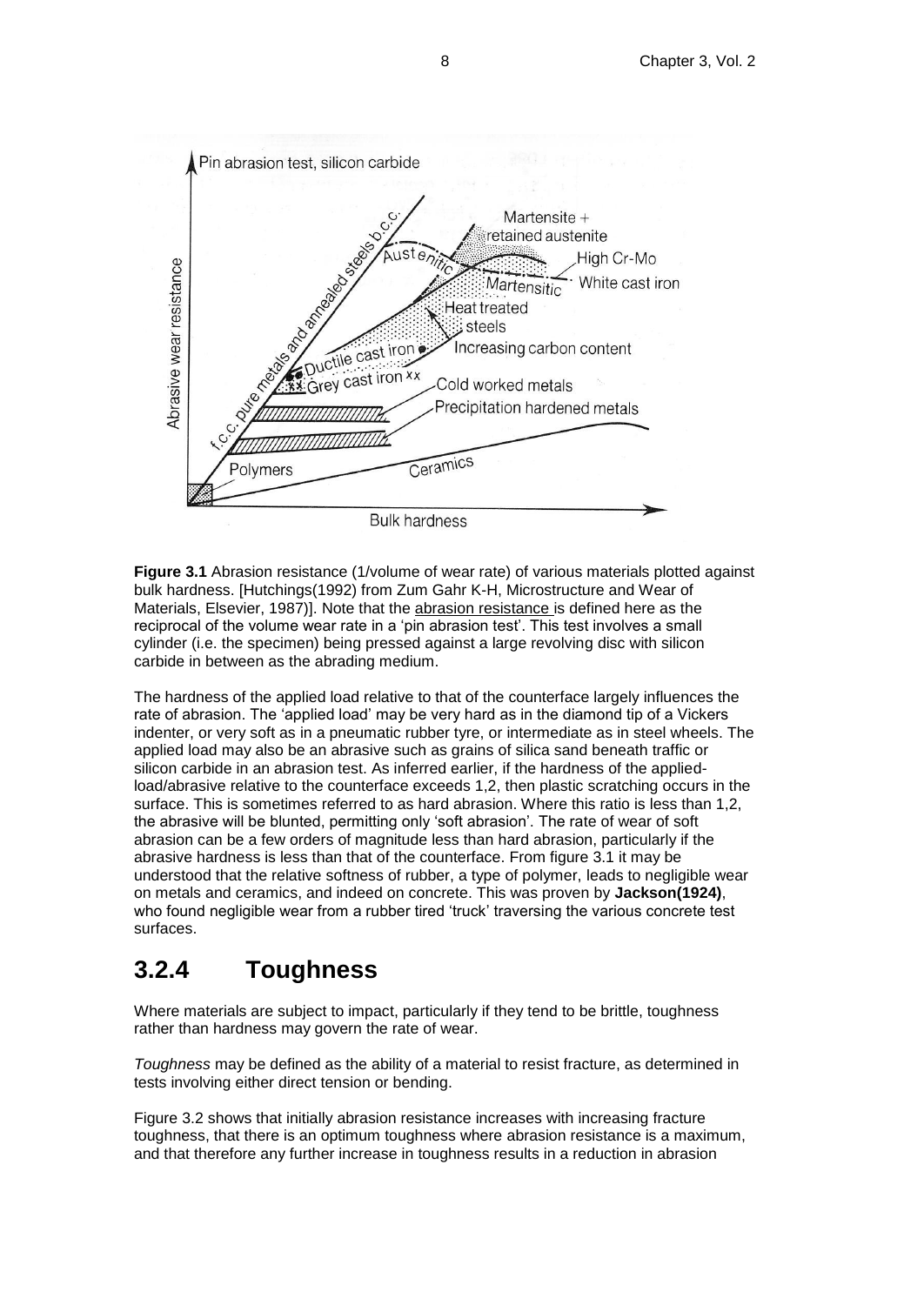resistance. This comes about as there is a general tendency for a material's hardness to diminish as fracture toughness increases. Conversely, a very hard but very brittle material will fracture easily, and excessive cracking leads to loss of material, particularly where cracks intersect to form loose isolated blocks, or where cracks form below and parallel to the surface, e.g. lateral cracks. Therefore where the abrasive load involves impact, increasing the risk of fracturing, it is prudent to reduce hardness in favour of toughness. For example Smith(1958) found that concrete incorporating softer but more resilient aggregates had improved abrasion resistance compared to harder more brittle aggregates, when subject to the 'impact' action of a shot-blast test, whereas the harder aggregate was superior for 'rolling' abrasion. On the other end of the 'hardness' scale ductile materials with inherently high toughness, such as metals, tend to be softer, and suffer abrasive wear by plastic deformation (explained in the next section) rather than brittle fracture. For these materials, wear resistance increases with increasing hardness and diminishing toughness again to a point.



Fracture toughness

**Figure 3.2** Relation between fracture toughness and resistance to 'hard' abrasive wear for metallic and ceramic materials. [Hutchings(1992) from Zum Gahr K-H, Microstructure and Wear of Materials, Elsevier, 1987)].

## **3.2.5 Particle Size**

Figure 3.2 shows that the greater the size of the abrasive particle, the greater must be the toughness of the surface to effectively resist the attack. In these situations hardness is less important. Clearly large abrasive particles have more kinetic energy when in flight, and are heavier when rolling or sliding, resulting in deeper cracking/crushing/shearing effects. On the other hand it is evident that very small particles will merely scratch a brittle surface. In this process cracking/crushing/shearing effects are still involved, but only the level of the microscopic asperities. In concrete, small abrasive particles do not have the potential to impact against the aggregate particles to the extent that the paste/aggregate bond is disrupted, which would hasten the loss of aggregate particles. This allows the much harder aggregate particles to remain in the matrix to effectively resist wear.

For abrasive particles less than 100µm in size there is an accelerating tendency towards zero wear in metallic surfaces. This is because there is an increase in the local flow stress (in the counterface material) as the scale of deformation is diminished which leads to a